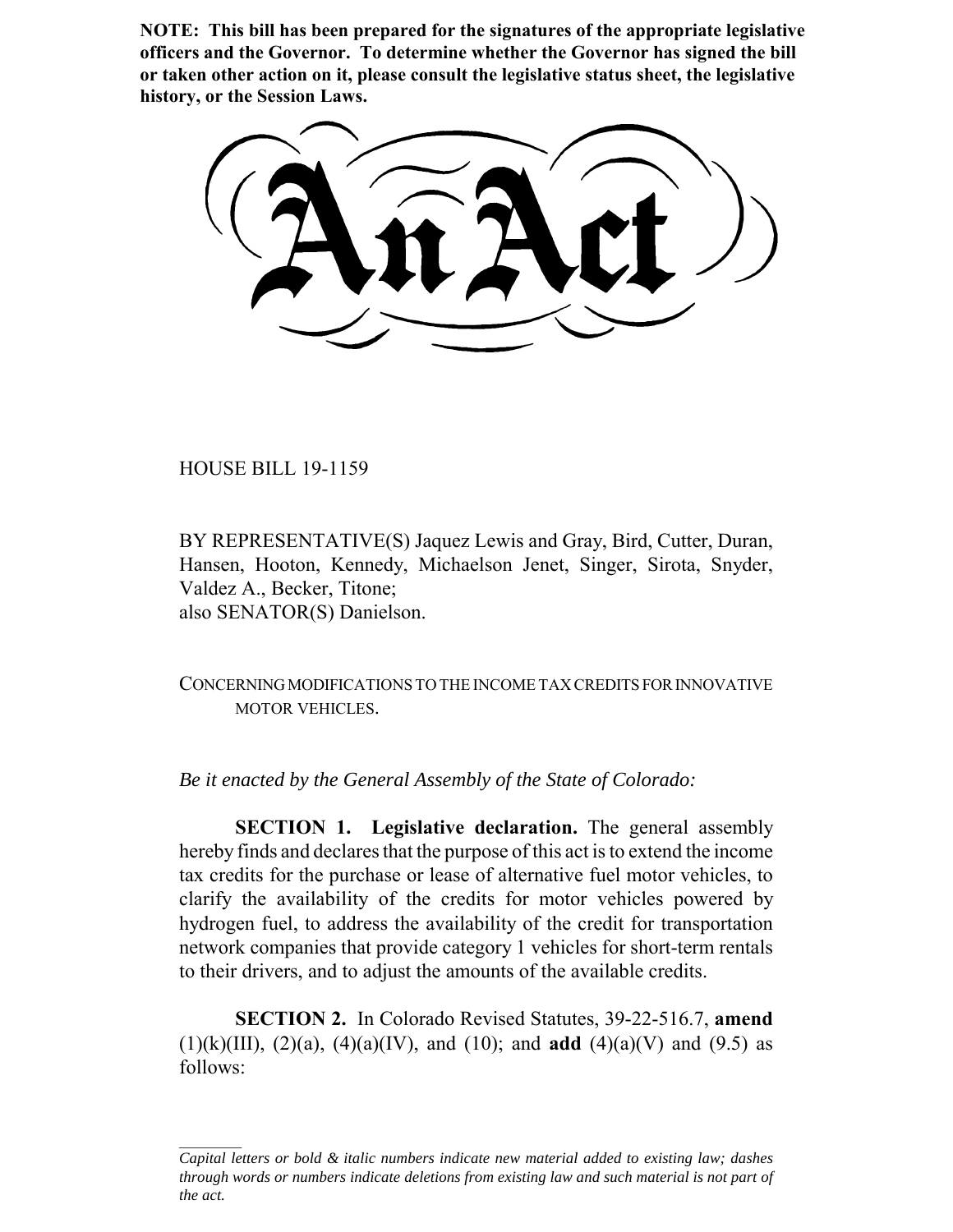**39-22-516.7. Tax credit for innovative motor vehicles definitions - repeal.** (1) As used in this section, unless the context otherwise requires:

(k) "Electric motor vehicle" or "plug-in hybrid electric motor vehicle" means a motor vehicle that:

(III) Is propelled to a significant extent by: an electric motor that draws electricity from a battery that:

(A) Has a AN ELECTRIC MOTOR THAT DRAWS ELECTRICITY FROM A battery THAT HAS A capacity of not less than four kilowatt hours and IS CAPABLE OF BEING RECHARGED FROM AN EXTERNAL SOURCE OF ELECTRICITY; OR

(B) Is capable of being recharged from an external source of electricity POWER DERIVED FROM ONE OR MORE CELLS WHICH CONVERT CHEMICAL ENERGY DIRECTLY INTO ELECTRICITY BY COMBINING OXYGEN WITH HYDROGEN FUEL WHICH IS STORED ON BOARD THE VEHICLE IN ANY FORM AND MAY OR MAY NOT REQUIRE REFORMATION PRIOR TO USE.

(2) (a) With respect to the tax years commencing on or after January 1, 2013, but prior to  $\frac{1}{2022}$  JANUARY 1, 2026, there is allowed to any person a credit against the tax imposed by this article ARTICLE 22, not to exceed the amount specified in subsection (4) of this section, for the purchase or lease of a motor vehicle defined as category 1.

(4) The amount of the credit allowed pursuant to this section is calculated as follows:

(a) **Category 1.** (IV) With respect to the tax years commencing on or after January 1, 2021, but prior to January 1, 2022 JANUARY 1, 2023, two thousand five hundred dollars for a purchase or one thousand five hundred dollars for a lease.

(V) WITH RESPECT TO THE TAX YEARS COMMENCING ON OR AFTER JANUARY 1, 2023, BUT PRIOR TO JANUARY 1, 2026, TWO THOUSAND DOLLARS FOR A PURCHASE OR ONE THOUSAND FIVE HUNDRED DOLLARS FOR A LEASE.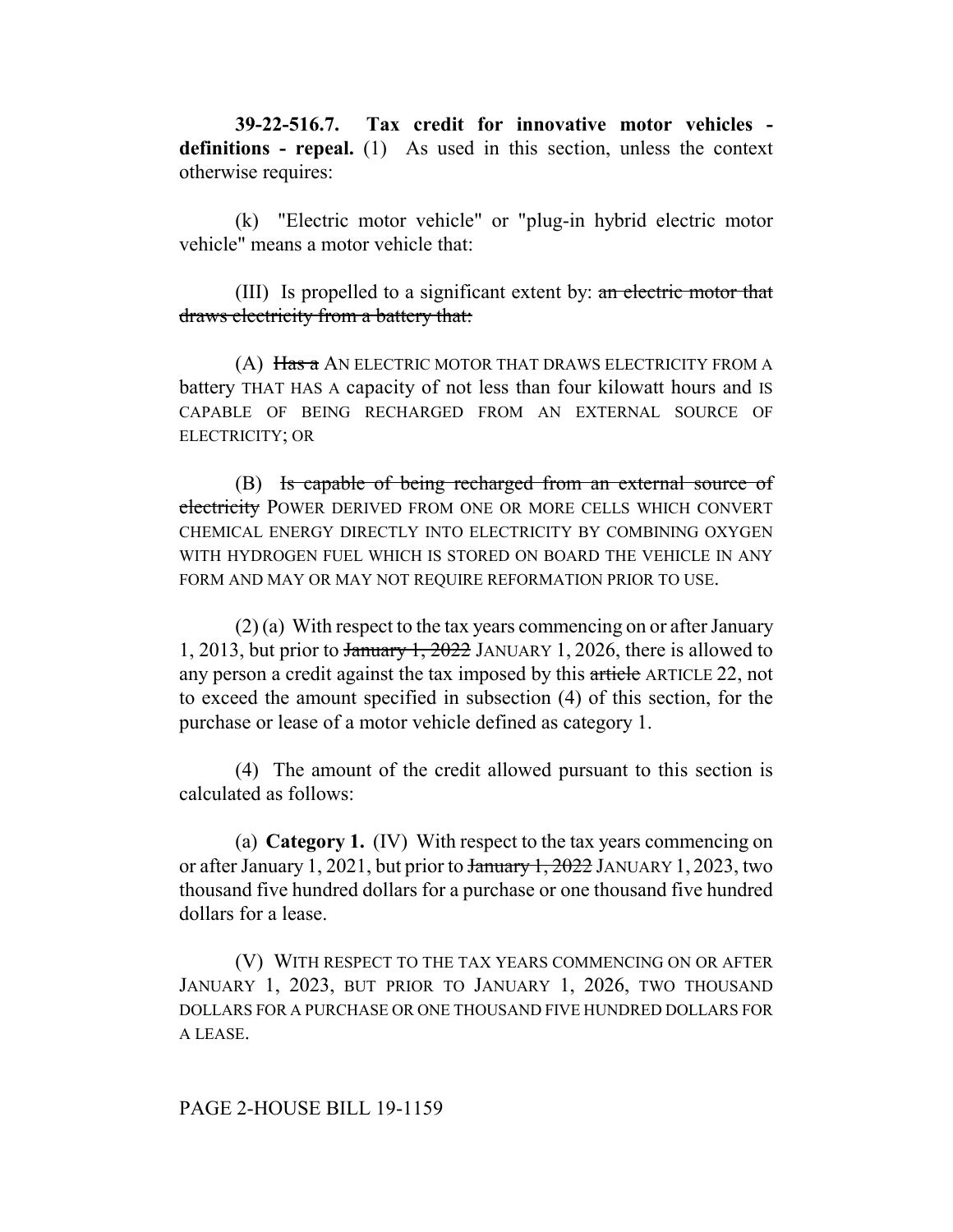(9.5) WITH RESPECT TO THE TAX YEARS COMMENCING ON OR AFTER JANUARY 1, 2019, A TRANSPORTATION NETWORK COMPANY, AS DEFINED IN SECTION 40-10.1-602 (3), OR A THIRD-PARTY VEHICLE SUPPLIER THAT CONTRACTS WITH A TRANSPORTATION NETWORK COMPANY TO PROVIDE CATEGORY 1 MOTOR VEHICLES FOR SHORT-TERM RENTAL TO TRANSPORTATION NETWORK COMPANY DRIVERS, AS DEFINED IN SECTION 40-10.1-602 (4), THAT ENTERS INTO LONG-TERM LEASES WITH A DURATION OF NOT LESS THAN TWO YEARS FOR CATEGORY 1 MOTOR VEHICLES SHALL BE TREATED AS HAVING PURCHASED EACH CATEGORY 1 MOTOR VEHICLE FOR PURPOSES OF THE CREDIT CALCULATION SPECIFIED IN SUBSECTION (4)(a) OF THIS SECTION IF THE VEHICLES ARE OFFERED TO TRANSPORTATION NETWORK COMPANY DRIVERS, AS DEFINED IN SECTION 40-10.1-602 (4), FOR SHORT-TERM RENTAL PERIODS OF NOT MORE THAN SIXTY DAYS.

(10) This section is repealed, effective December 31, 2026 DECEMBER 31, 2030.

**SECTION 3.** In Colorado Revised Statutes, 39-22-516.8, **amend**  $(1)(h)$ ,  $(1)(i)$ ,  $(1)(r)(III)$ ,  $(8.3)$ ,  $(8.5)$ , and  $(18)$  as follows:

**39-22-516.8. Tax credit for innovative trucks - definitions repeal.** (1) As used in this section, unless the context otherwise requires:

(h) "Category 4 B" means original equipment manufacturer trucks that are equipped to operate on liquified natural gas. or on hydrogen. For purposes of this paragraph  $(h)$  SUBSECTION  $(1)(h)$ , "operate on liquified natural gas" or on hydrogen" means a truck that operates exclusively on liquified natural gas, or on hydrogen, or a bi-fuel truck with a multi-fuel engine capable of running on either liquified natural gas or traditional fuel, or on either hydrogen or traditional fuel, or a dual-fuel truck with a multi-fuel engine capable of running on both liquified natural gas and traditional fuel. or on both hydrogen and traditional fuel.

(i) "Category 4 C" means liquefied natural gas  $\sigma r$  hydrogen conversions certified by the United States environmental protection agency. For purposes of this paragraph  $(i)$  SUBSECTION  $(1)(i)$ , "liquefied natural gas or hydrogen conversions" means a conversion to a truck that operates exclusively on liquefied natural gas, or on hydrogen, or a bi-fuel truck with a multi-fuel engine capable of running on either liquefied natural gas or traditional fuel, or on either hydrogen or traditional fuel, or a dual-fuel truck

PAGE 3-HOUSE BILL 19-1159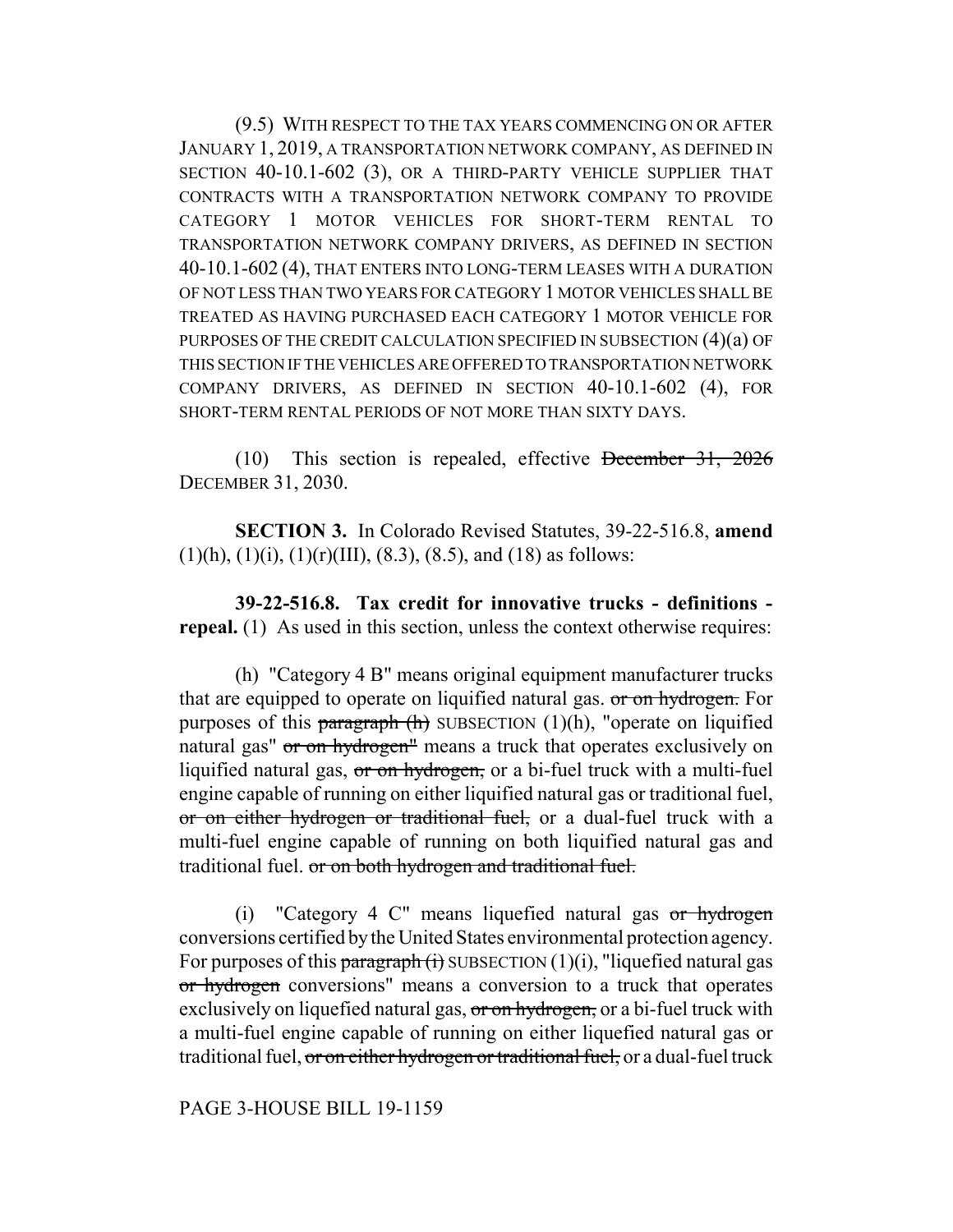with a multi-fuel engine capable of running on both liquified natural gas and traditional fuel. or on both hydrogen and traditional fuel.

(r) "Electric truck" or "plug-in hybrid electric truck" means a truck that:

(III) Is propelled to a significant extent by: an electric motor that draws electricity from a battery that:

(A) Has a AN ELECTRIC MOTOR THAT DRAWS ELECTRICITY FROM A battery THAT HAS A capacity of not less than four kilowatt hours and IS CAPABLE OF BEING RECHARGED FROM AN EXTERNAL SOURCE OF ELECTRICITY; OR

(B) Is capable of being recharged from an external source of electricity POWER DERIVED FROM ONE OR MORE CELLS WHICH CONVERT CHEMICAL ENERGY DIRECTLY INTO ELECTRICITY BY COMBINING OXYGEN WITH HYDROGEN FUEL WHICH IS STORED ON BOARD THE VEHICLE IN ANY FORM AND MAY OR MAY NOT REQUIRE REFORMATION PRIOR TO USE.

(8.3) **Category 7 purchase.** (a) Except as provided in subsection (14) of this section, with respect to the income tax years commencing on or after January 1, 2017, but before  $\frac{1}{2022}$  JANUARY 1, 2026, there is allowed to any person a credit against the tax imposed by this article ARTICLE 22 in an amount set forth in paragraph  $(b)$  of this subsection  $(8.3)$ SUBSECTION (8.3)(b) OF THIS SECTION for each purchase of a category 7 truck during the tax year.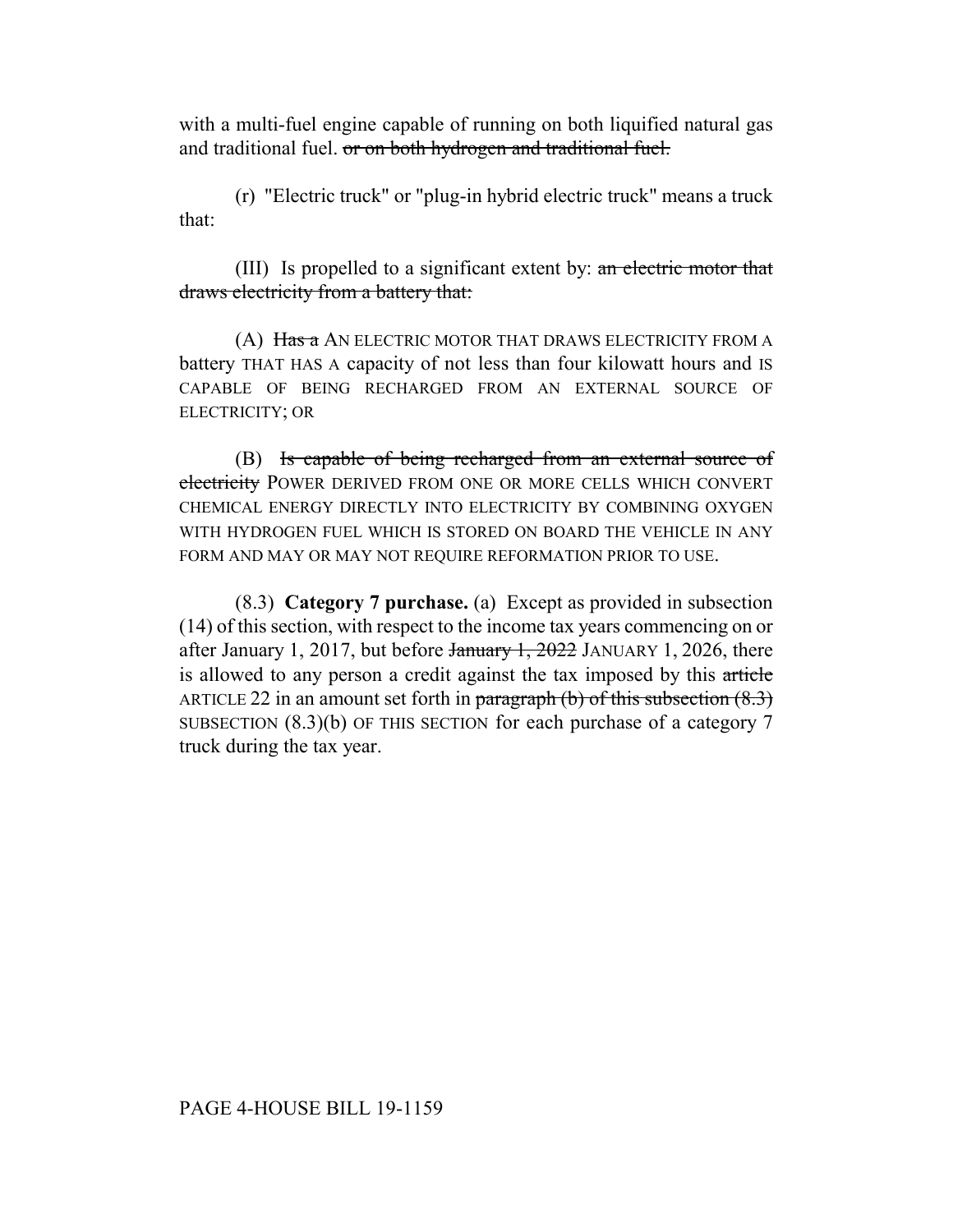| (b)                                                                |                                       |                                    |                                                             |                                    |
|--------------------------------------------------------------------|---------------------------------------|------------------------------------|-------------------------------------------------------------|------------------------------------|
|                                                                    | Income tax year commencing:           |                                    |                                                             |                                    |
|                                                                    | 1/1/2017<br>but<br>before<br>1/1/2020 | 1/1/2020<br>but before<br>1/1/2021 | 1/1/2021<br>but<br>before<br>$+\frac{1}{12022}$<br>1/1/2023 | 1/1/2023<br>but before<br>1/1/2026 |
| Light duty<br>passenger motor<br>vehicle over 8,500<br><b>GVWR</b> | \$5,000                               | \$4,000                            | \$2,500                                                     | \$2,000                            |
| Light duty electric<br>truck                                       | \$7,000                               | \$5,500                            | \$3,500                                                     | \$2,800                            |
| Medium duty<br>electric truck                                      | \$10,000                              | \$8,000                            | \$5,000                                                     | \$4,000                            |
| Heavy duty truck                                                   | \$20,000                              | \$16,000                           | \$10,000                                                    | \$8,000                            |

(8.5) **Category 7 lease.** (a) Except as provided in subsection (14) of this section, with respect to the income tax years commencing on or after January 1, 2017, but before January 1, 2022 JANUARY 1, 2026, there is allowed to any person a credit against the tax imposed by this article ARTICLE 22 in an amount set forth in paragraph  $(b)$  of this subsection  $(8.5)$ SUBSECTION (8.5)(b) OF THIS SECTION for each lease of a category 7 truck during the tax year.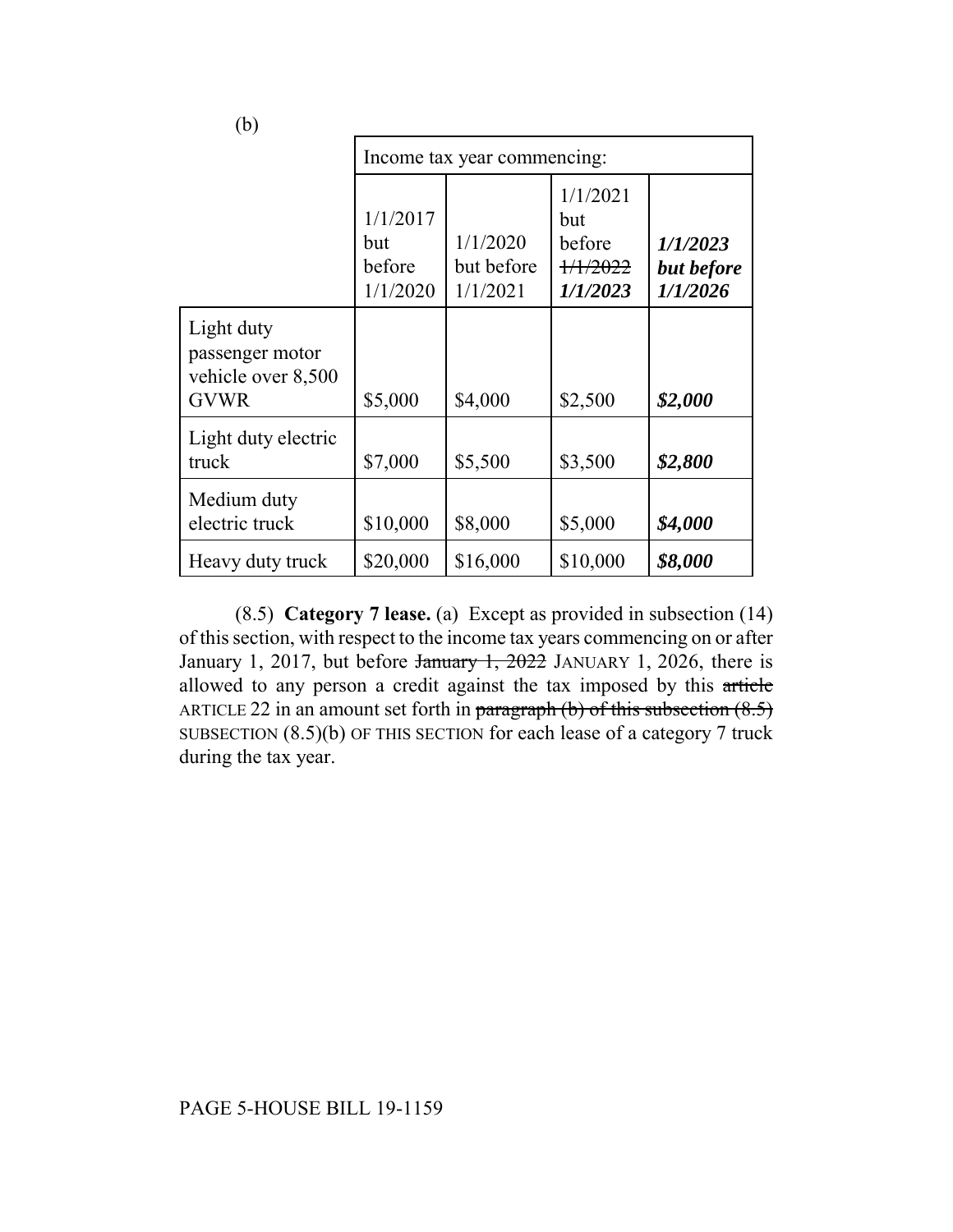| (b)                                                                |                                       |                                    |                                                   |  |
|--------------------------------------------------------------------|---------------------------------------|------------------------------------|---------------------------------------------------|--|
|                                                                    | Income tax year commencing:           |                                    |                                                   |  |
|                                                                    | 1/1/2017<br>but<br>before<br>1/1/2020 | 1/1/2020<br>but before<br>1/1/2021 | 1/1/2021<br>but<br>before<br>1/1/2022<br>1/1/2026 |  |
| Light duty<br>passenger motor<br>vehicle over 8,500<br><b>GVWR</b> | \$2,500                               | \$2,000                            | \$1,500                                           |  |
| Light duty electric<br>truck                                       | \$3,500                               | \$2,750                            | \$1,750                                           |  |
| Medium duty<br>electric truck                                      | \$5,000                               | \$4,000                            | \$2,500                                           |  |
| Heavy duty truck                                                   | \$10,000                              | \$8,000                            | \$5,000                                           |  |

(18) This section is repealed, effective December 31, 2026 DECEMBER 31, 2030.

**SECTION 4. Act subject to petition - effective date.** This act takes effect at 12:01 a.m. on the day following the expiration of the ninety-day period after final adjournment of the general assembly (August 2, 2019, if adjournment sine die is on May 3, 2019); except that, if a referendum petition is filed pursuant to section 1 (3) of article V of the state constitution against this act or an item, section, or part of this act within such period, then the act, item, section, or part will not take effect unless